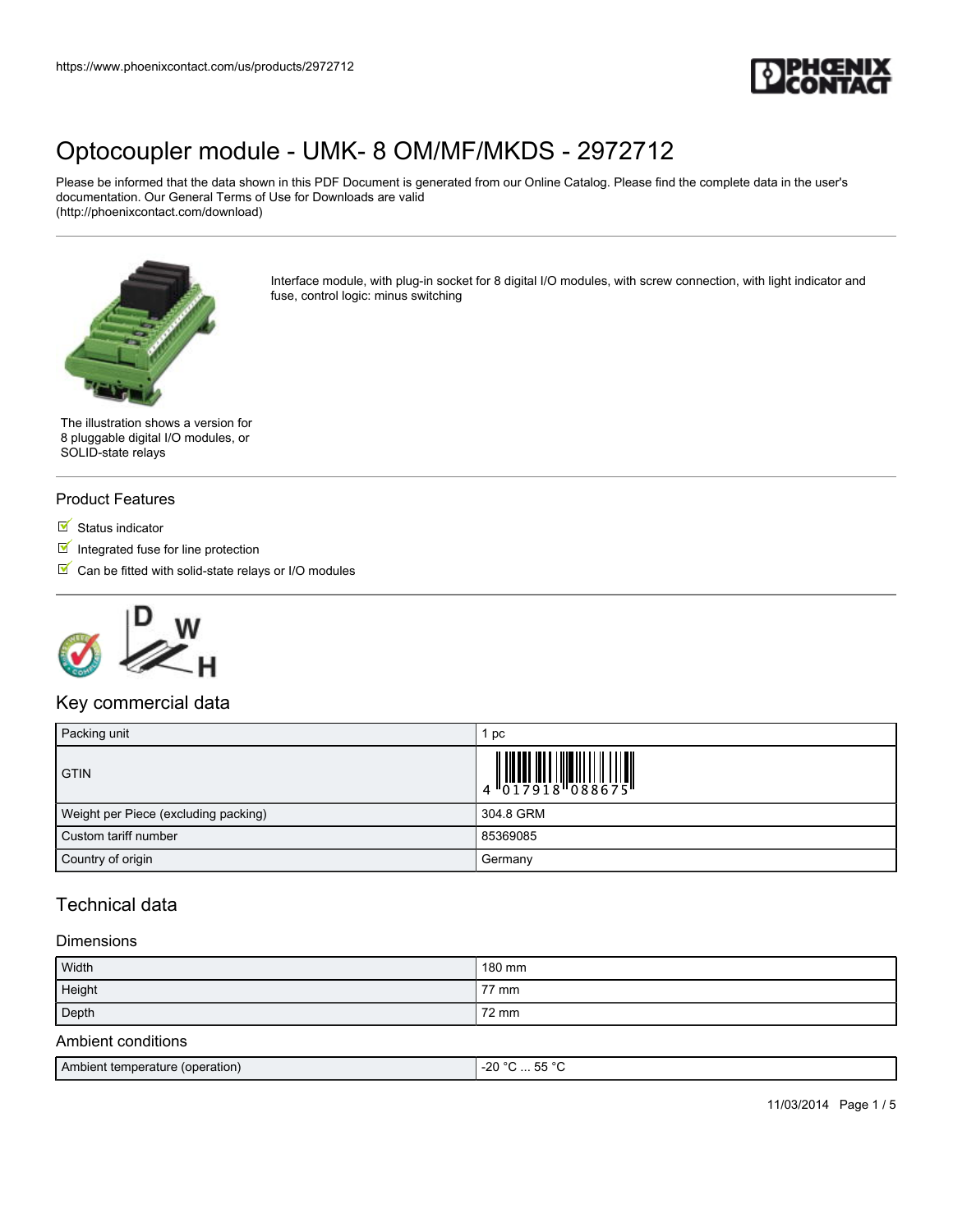

## Technical data

#### Ambient conditions

| Ambient temperature (storage/transport) | 1 -20 °C … 70 °C .            |
|-----------------------------------------|-------------------------------|
| Input data                              |                               |
| Typical input current at $U_N$          | 30 mA (Optocoupler dependent) |
| Status display/channel                  | <b>Yellow LED</b>             |
| $0.441$ $1.11$                          |                               |

#### Output data

| Limiting continuous current                  | \ (Optocoupler dependent) |
|----------------------------------------------|---------------------------|
| Error detection (line break / short-circuit) | no                        |

### General

| No. of channels             | 8                                  |
|-----------------------------|------------------------------------|
| Compatible components       | Digital I/O modules                |
| With components             | No                                 |
| Mounting position           | any                                |
| Assembly instructions       | In rows with zero spacing          |
| Housing insulation material | PVC, side panel PA non-reinforced, |
| Color                       | green                              |
| Standards/regulations       | DIN VDE 0110b, Gr. C for 250 V DC  |
|                             | DIN VDE 0160 (in relevant parts)   |

### Connection data for connection 1

| Connection name                        | Input                 |
|----------------------------------------|-----------------------|
| Number of connections                  | 2                     |
| Connection method                      | Screw connection      |
| Number of positions                    | 12                    |
| Conductor cross section stranded min.  | $0.2$ mm <sup>2</sup> |
| Conductor cross section stranded max.  | $2.5$ mm <sup>2</sup> |
| Conductor cross section solid min.     | $0.2$ mm <sup>2</sup> |
| Conductor cross section solid max.     | $4 \text{ mm}^2$      |
| Conductor cross section AWG/kcmil min. | 24                    |
| Conductor cross section AWG/kcmil max  | 12                    |
| Screw thread                           | M3                    |
| Stripping length                       | 8 mm                  |

# **Classifications**

eCl@ss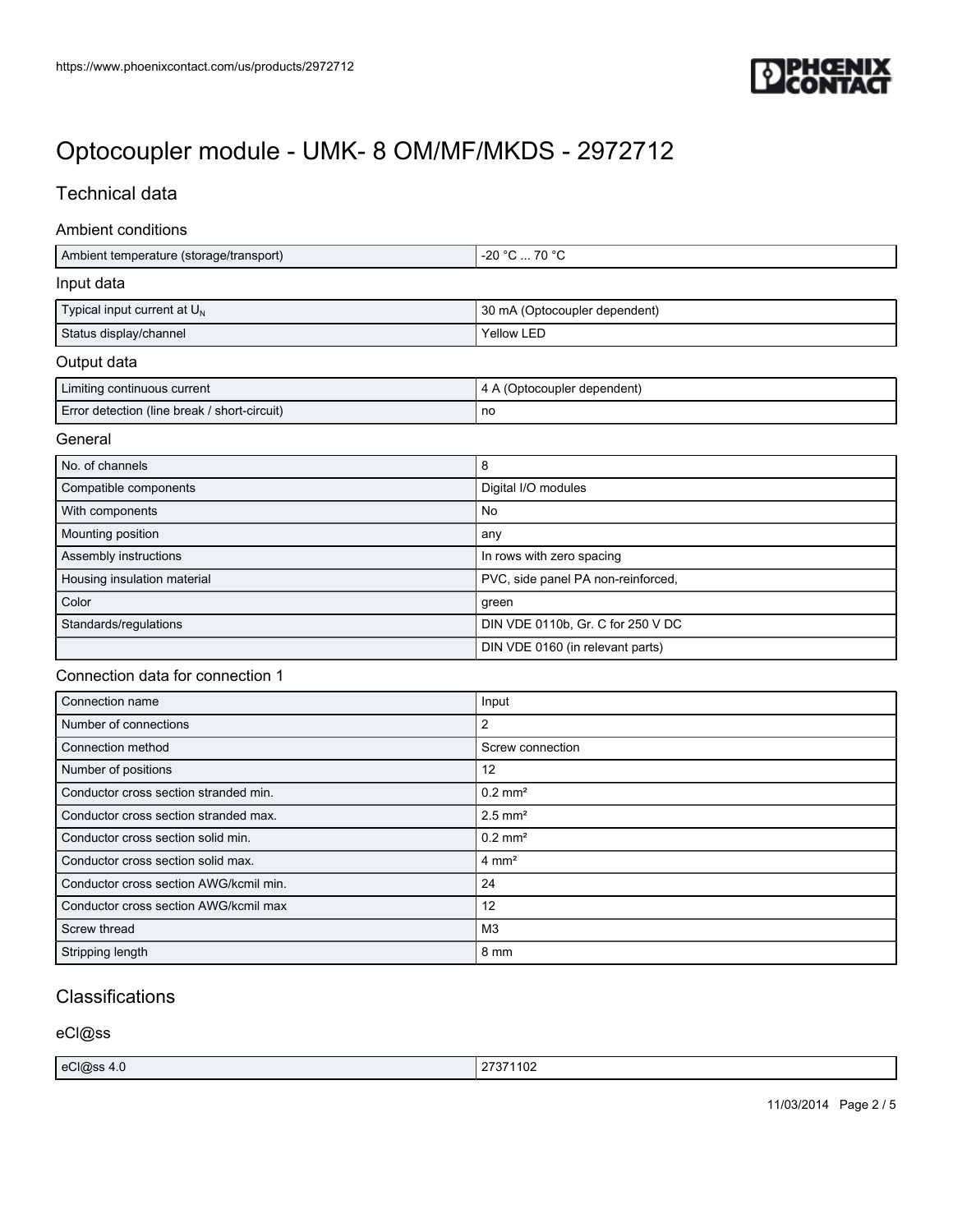

# **Classifications**

### eCl@ss

| eCl@ss 4.1 | 27371102 |
|------------|----------|
| eCl@ss 5.0 | 27371001 |
| eCl@ss 5.1 | 27371001 |
| eCl@ss 6.0 | 27371001 |
| eCl@ss 7.0 | 27371001 |
| eCl@ss 8.0 | 27371001 |

## ETIM

| ETIM 2.0 | EC001504 |
|----------|----------|
| ETIM 3.0 | EC001504 |
| ETIM 4.0 | EC001504 |
| ETIM 5.0 | EC001504 |

### UNSPSC

| UNSPSC 6.01          | 30211916 |
|----------------------|----------|
| <b>UNSPSC 7.0901</b> | 39121542 |
| <b>UNSPSC 11</b>     | 39121542 |
| <b>UNSPSC 12.01</b>  | 39121542 |
| UNSPSC 13.2          | 39121542 |

## Approvals

#### Approvals

#### Approvals

UL Recognized / cUL Recognized / GOST / cULus Recognized

Ex Approvals

Approvals submitted

#### Approval details

UL Recognized **W**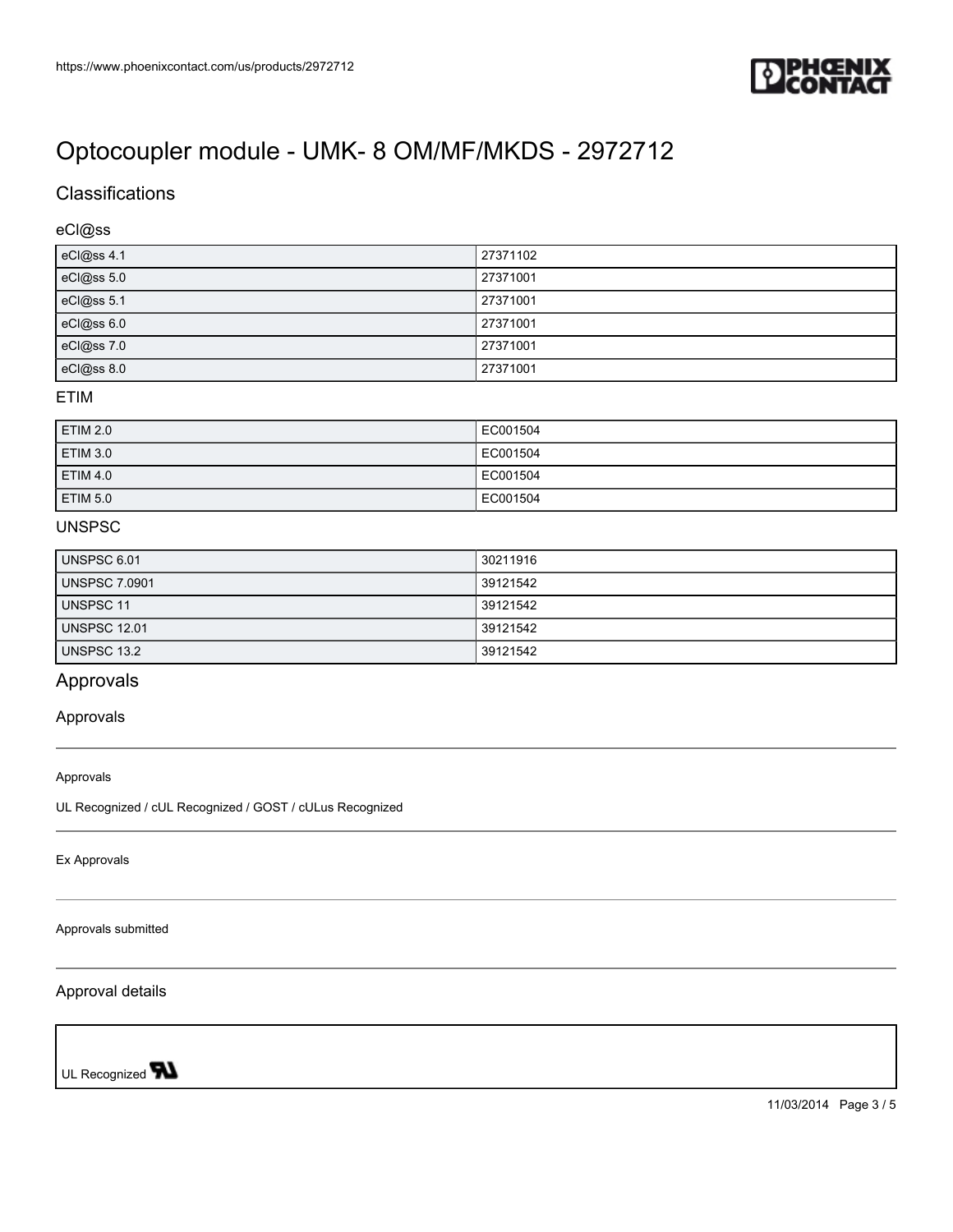

# Approvals

cUL Recognized and

GOST<sup>P</sup>

cULus Recognized to **TALus** 

## Drawings

#### Dimensioned drawing



A = without metal  $B = with metal$